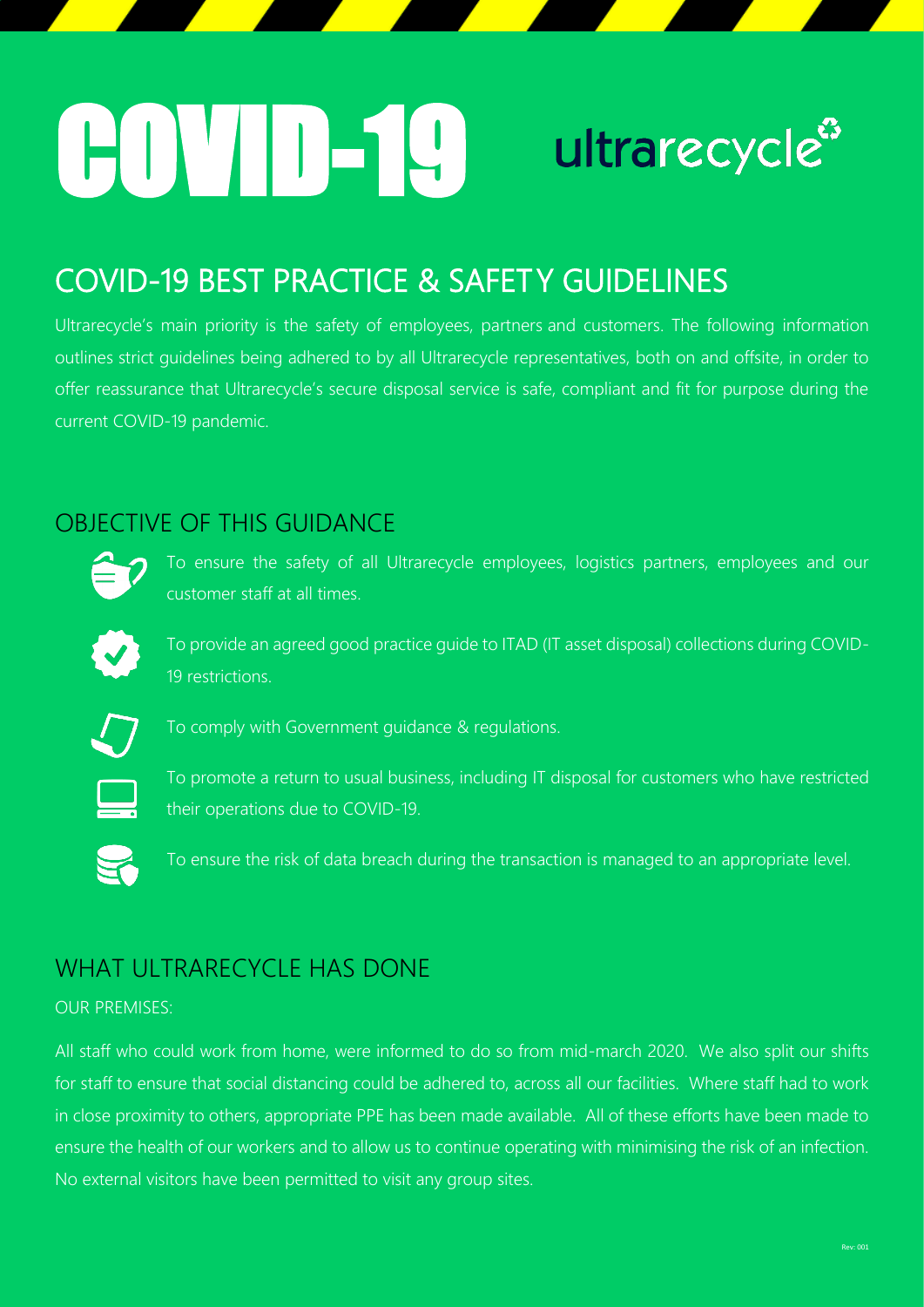#### THE FOLLOWING CONTROLS HAVE BEEN PUT IN PLACE:



Ensure workers are 2 meters apart in the workplace. Where this is not possible, staff will work back to back, or wear the appropriate PPE.



Staggering start and break times to decrease peak staff traffic.

Ensure communal areas have strict rules applied to maintain the 2-meter gap.



Increase cleaning within the facilities and regularly decontaminate surfaces with disinfectant to reduce risk of transmission.



Provide hand-cleaning facilities and instruct all staff to wash hands with soap and water and or hand sanitizer for at least 20 seconds when arriving or leaving the premesis.



Ensure signage is in place throughout the premises to reinforce the guidelines.



The 2-meter gap should be continued when outside of the workplace into the staff car park so employees should maintain vigilance when returning to vehicles, when walking into work or when cycling into work.

#### OUR STAFF:

All staff are reminded of the Government guidelines listed below to ensure safeguarding for all. Employees are not permitted to work in the premises for 14 days if any off the following statements apply:



Been in contact with an individual who has been diagnosed or is suspected to have COVID-19



Been in contact with an individual (and their family or close friends) who have self-isolated in the last 7 days or are self-isolating



Travelled internationally and returned within the last 14 days



Been in contact with anyone who has travelled internationally and feels unwell or are experiencing symptoms of COVID-19

If anyone develops symptoms related to and represent Covid-19, they are required to seek medical advice immediately, and proceed to self-isolate for 14 days.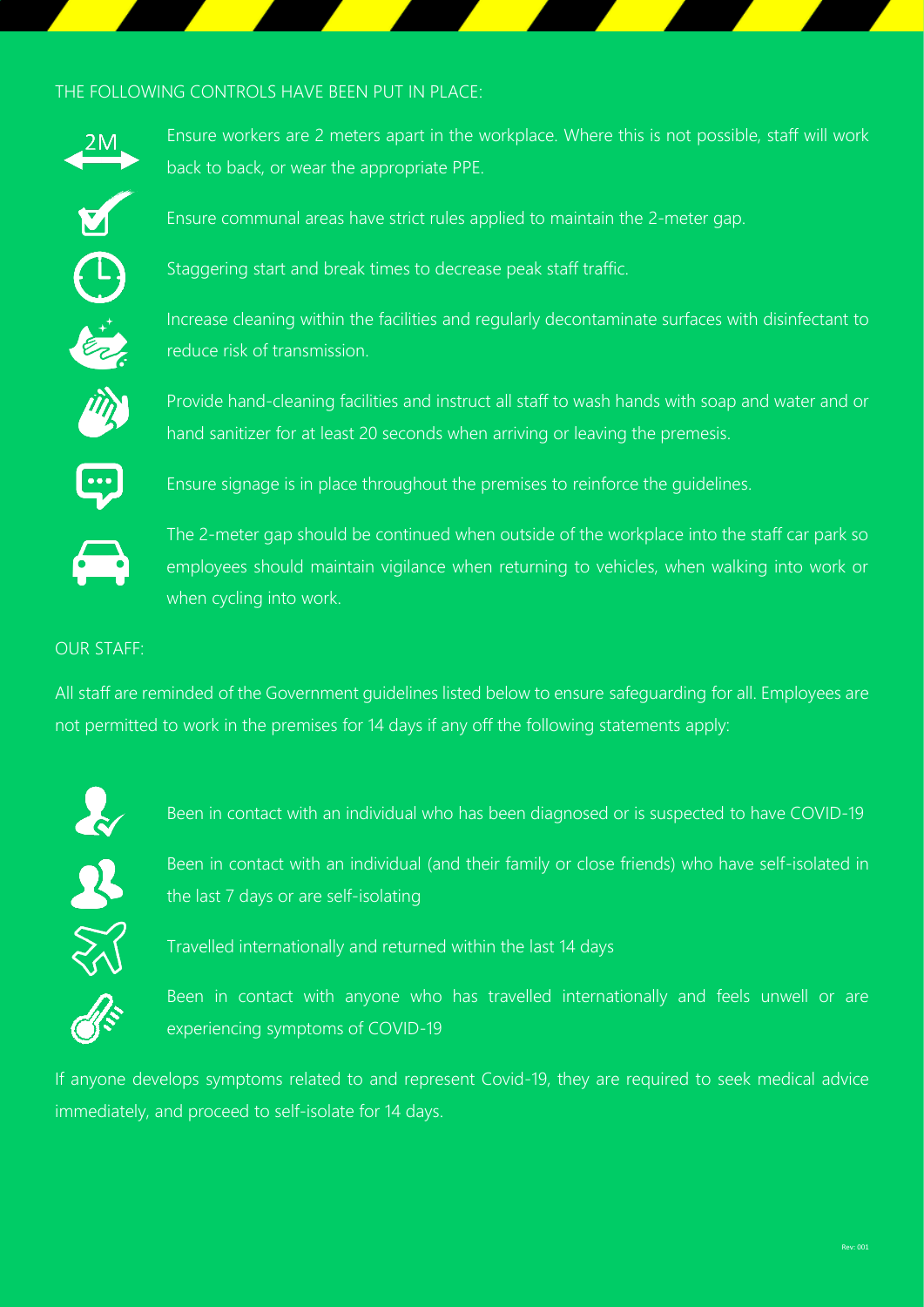## COLLECTIONS OF CUSTOMER DEVICES

Ultrarecycle understands that customers may have concerns about the secure collection element of the IT disposal process. In order to manage the collection, handling and carrying of IT assets during COVID-19 as safely and with as minimal risk as possible, the following procedures and processes have been implemented to ensure health & safety while not negatively affecting security.

#### A 'NO-TOUCH' POLICY

We are operating with a no signing of paperwork policy during this time, although this is currently under review. This has been replaced with a verbal agreement as 'Proof' of collection/ delivery of goods. The verbal acknowledgement will be confirmation that the item(s) collected /delivered match the expectation. Other bespoke agreements can be agreed with clients that provide a 'no-touch' solution and that satisfy security around completion of works. Distancing: Always maintain a 2-meter distance.

### MANAGING RISK DURING WORKS (ON-SITE AND DURING TRANSIT)

#### 1. KEEPING A SAFE DISTANCE:

Our logistics team will provide a 'client briefing' upon arrival and during on-site works:



Inform the client on arrival (i.e. the client contact in receipt of the assets) of our 'no-touch' policy.



Inform the client that personnel have been instructed to maintain a 2-meter distance with other persons throughout works.



For Home Worker deployment of product, should the entrance to the residence be within an apartment building our logistics team will deliver the asset to the recipient at the front door of the apartment building main entrance.



When collecting/delivering items, if there is an error in the quantity or item being collected, the escalation process will be adhered to in order to agree a resolution.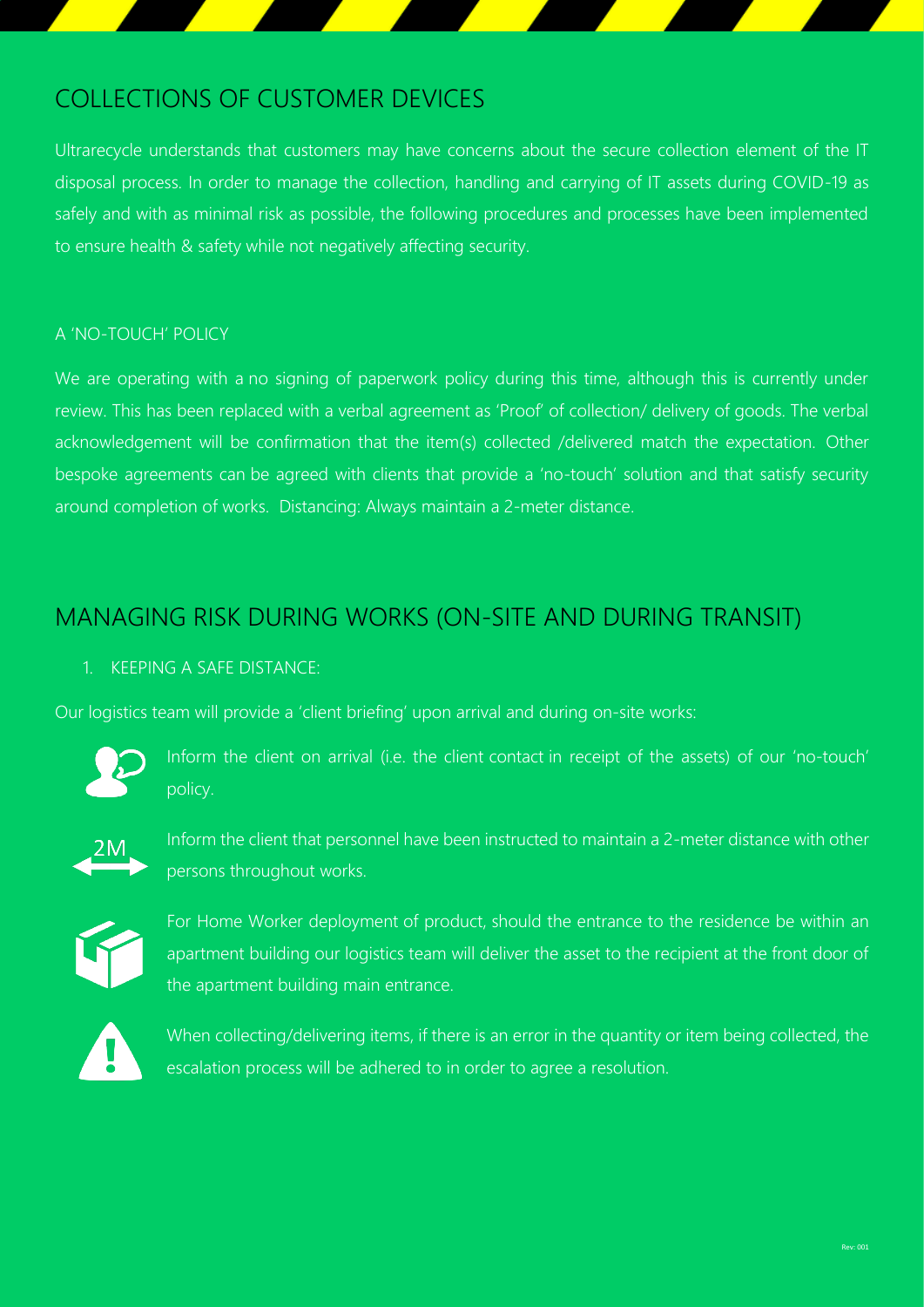#### COLLECTIONS REQUIRING TWO MEN

For collections requiring two or more people, separate vehicles maybe deployed and the 2-meter rule maintained throughout, in transit and at site. Alternatively, in-cab distancing solutions may also be implemented.

2. A SAFE WORKING ENVIRONMENT - CONSIDERING RISKS

Each team member will be issued the following COVID-19 PPE packs:



Hand sanitizers.

Disposable gloves.

Masks

Personnel are instructed to follow a 'Stop & Think' process before entering and exiting vehicles and managing works on site and during transit using the following checklist:



Adhering to the no-touch policy



Disinfecting hands prior to, and after, each collection

Wearing gloves at all times during on-site works and removing prior to operating vehicles.



Disposing of gloves safely after each use following the disposal procedure i.e. placing used gloves in a disposable bag.



Applying antibacterial hand gel once removed gloves.



Comply with the vehicle cleaning process.

#### 3. VEHICLE CLEANING PROCESSES

Personnel are complying with newly implemented Health and Safety measures as follows:



Hands must be disinfected prior to and after, each collection



Operating vehicles – in-cab cleaning processes must take place using anti-bacterial products e.g. spray / wipes and must be adhered to each time (keeping in mind usual and 'typical' behaviours e.g. using keys, steering wheel, door handles, pens, scanning devices, phones, laptops, charging devices, trackers, seatbelts).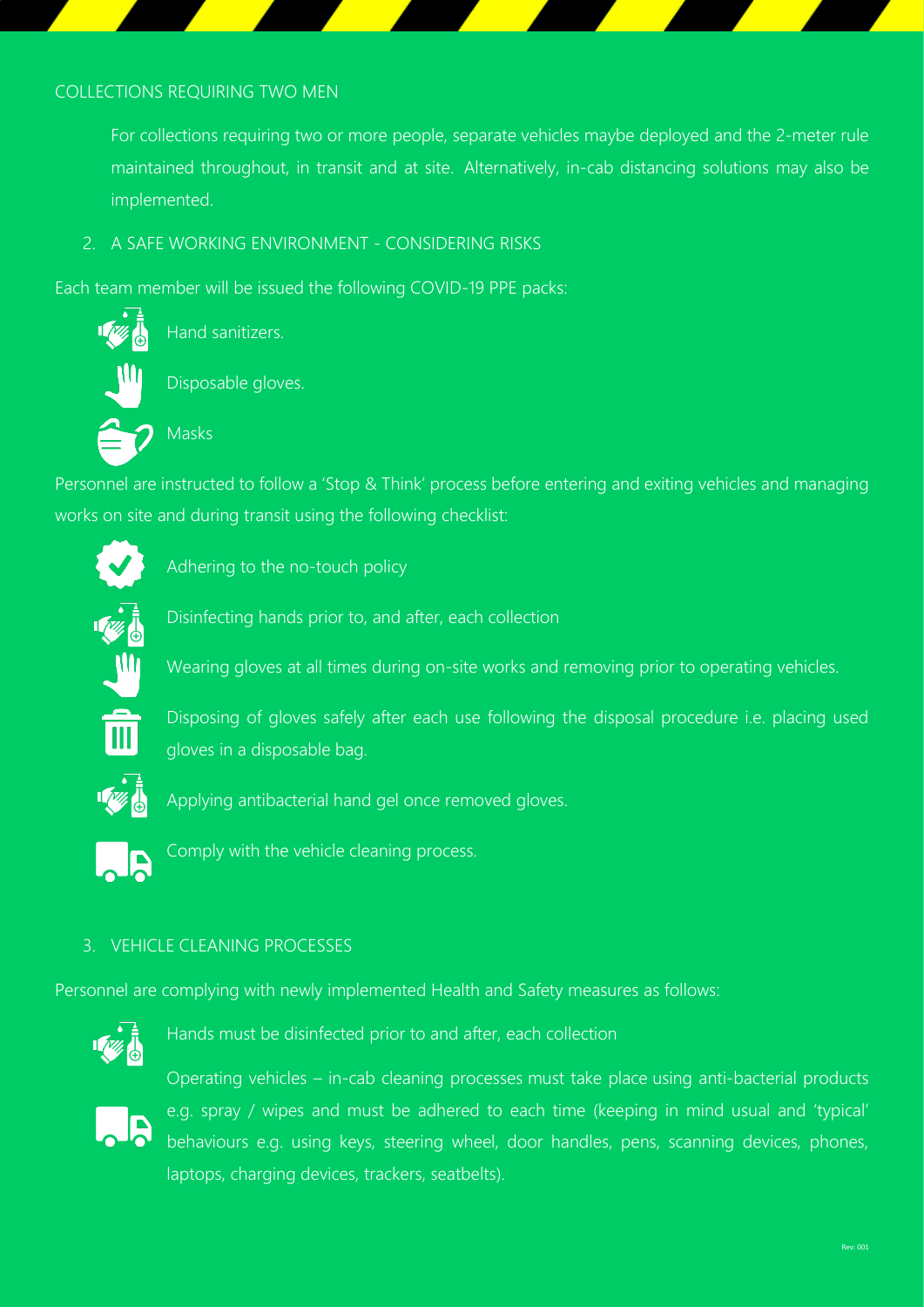

All vehicles with hard sided surfaces to be disinfected before they leave the depot, every time. Including: the steering wheel, door handles, gear-shifters, and keys etc.



Personnel must comply with the vehicle Health & Safety cleaning processes and submit the completed signed checklist each, this data is required under Health and Safety procedures and will be requested and monitored during audit procedures.

#### REPORTING INCIDENTS AND MONITORING IMPACT

Ultrarecycle's Management and continuous improvement team regularly consult on risks, threats and solutions. The objective of the team is to raise awareness and manage risks to support an immediate response related to health and safety associated with COVID-19 across all parties.

## HOW CAN OUR CUSTOMERS HELP?

#### 1. ENSURE THE COLLECTION IS PROPERLY PREPARED

Each customer should ensure that the collection is properly prepared to reduce time on site. Our collection team will contact the named site contact to ensure that the site is ready for collection and that the contact is happy with our process.

Typical ways of achieving this might be the use of cages or pallets to pre-prepare shipments. It is essential that where this is undertaken, consideration to the weight is given to ensure the single person collection does not impact on the health and safety considerations. Where customers are unable to present equipment in such a way, the crew should be permitted enough time on site to undertake the collection with no pressure from site. Similarly, placing devices in, or as close to loading bays or building entrances (again taking regard to internal health and safety, plus security requirements) will help to ensure collection crews minimise time spent on site and reduce the risk of contact with other customer staff.

#### 2. ENSURE INTERACTION IS KEPT TO A MINIMUM

Each site should be assessed for its ability to adhere to social distancing. Enough space should be permitted for the vehicle and driver to perform their duties without breaking the 2-meter requirements.

#### 3. TRANSFER OF CUSTODY

There are two requirements with regards to transfer of custody: one from regulatory requirement under waste management rules and the other from a security perspective in terms of data protection regulations.

Under waste management, the UK Government has provided guidance notes for waste transfer notes.